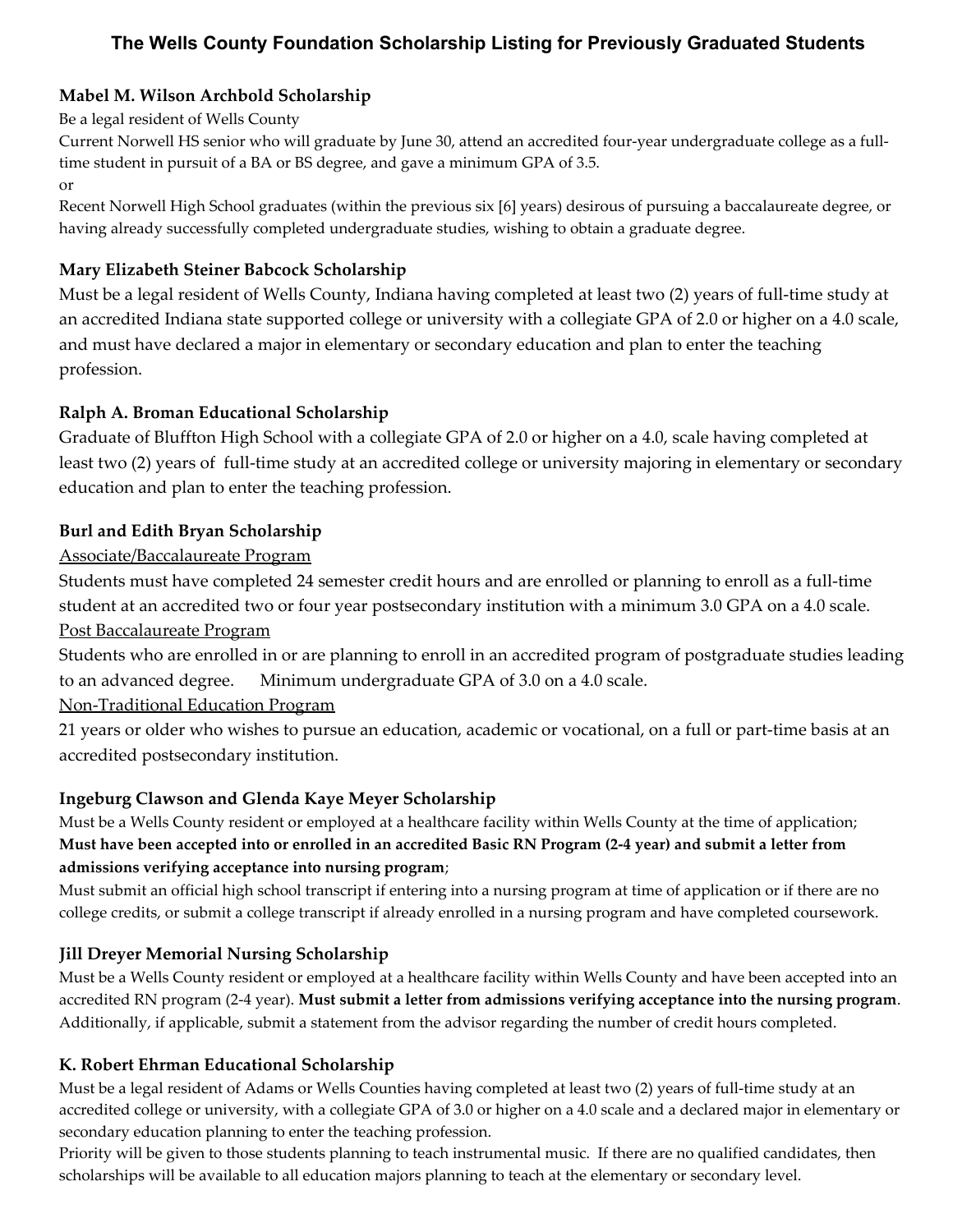### **Edward and Henrietta Goetz Nursing Scholarship**

Must be a Wells County resident having completed at least one (1) year of full-time study at an accredited college or university and have been accepted into an accredited RN program (2-4 year). **Must submit a letter from admissions verifying acceptance into the nursing program**. Must have been involved in community volunteerism including but not limited to the areas of scouting or church and have collegiate grades that reflect the ability to be successful in the nursing course of study.

## **Edward and Henrietta Goetz STEM Scholarship**

Must be a Wells County resident having completed at least one (1) year of full-time study at an accredited college or university planning to study STEM (science, technology, engineering, or math). Must have been involved in community volunteerism including but not limited to the areas of scouting or church and have collegiate grades that reflect the ability to be successful in the STEM course of study.

## **John and Martha Mugg Memorial Scholarship**

Must be a Wells County resident who has a commitment to community service, having completed one year of college. Must plan to attend an Indiana college or university in pursuit of a two or four-year degree.

## **Mary V. Reinhard Memorial Education Scholarship**

Provides scholarships to education majors residing in Adams or Wells Counties who have completed at least two (2) years of full-time study at an accredited college or university with a collegiate GPA of 3.0 or higher on a 4.0 scale. Must have declared a major in elementary or secondary education and plan to enter the teaching profession.

## **Sellers Family Memorial Scholarship**

Must be a graduate of Blackford High School (having resided in Harrison (Montpelier) Township at graduation), Bluffton High School, Southern Wells High School or Norwell High School (having resided in either Lancaster Township or Rockcreek Township at graduation) having completed at least one (1) year of fulltime study at an accredited college or university with a collegiate GPA of 3.0 or higher on a 4.0 scale. Must have declared a major in primary elementary education, secondary education, or vocal music education and plan to enter the teaching profession.

## **Sellers Family Memorial Scholarship for Manchester University**

Must be a resident of Wells County graduating from a public high school in Blackford or Wells County and be accepted as a full-time student at Manchester University (a copy of admission letter is required) with a cumulative GPA of 3.0 and active in community service.

## **Wells County Master Gardener Scholarship**

Eligible students must be residents of Wells County and enrolled full-time in a 4-year undergraduate program at Purdue University.

Major area of study must be horticulture, landscape architecture or allied science. Preference will be given to students studying horticulture or landscape architecture.

Scholarship is renewable for a total of four years. A GPA of 2.5 (4.0 scale) and continued study in the qualifying field are required criteria for renewal.

## **Wells County Medical Alliance Scholarship**

Must be a Wells County resident at the time of application enrolled in a medically-related field of study with a minimum GPA of 3.0